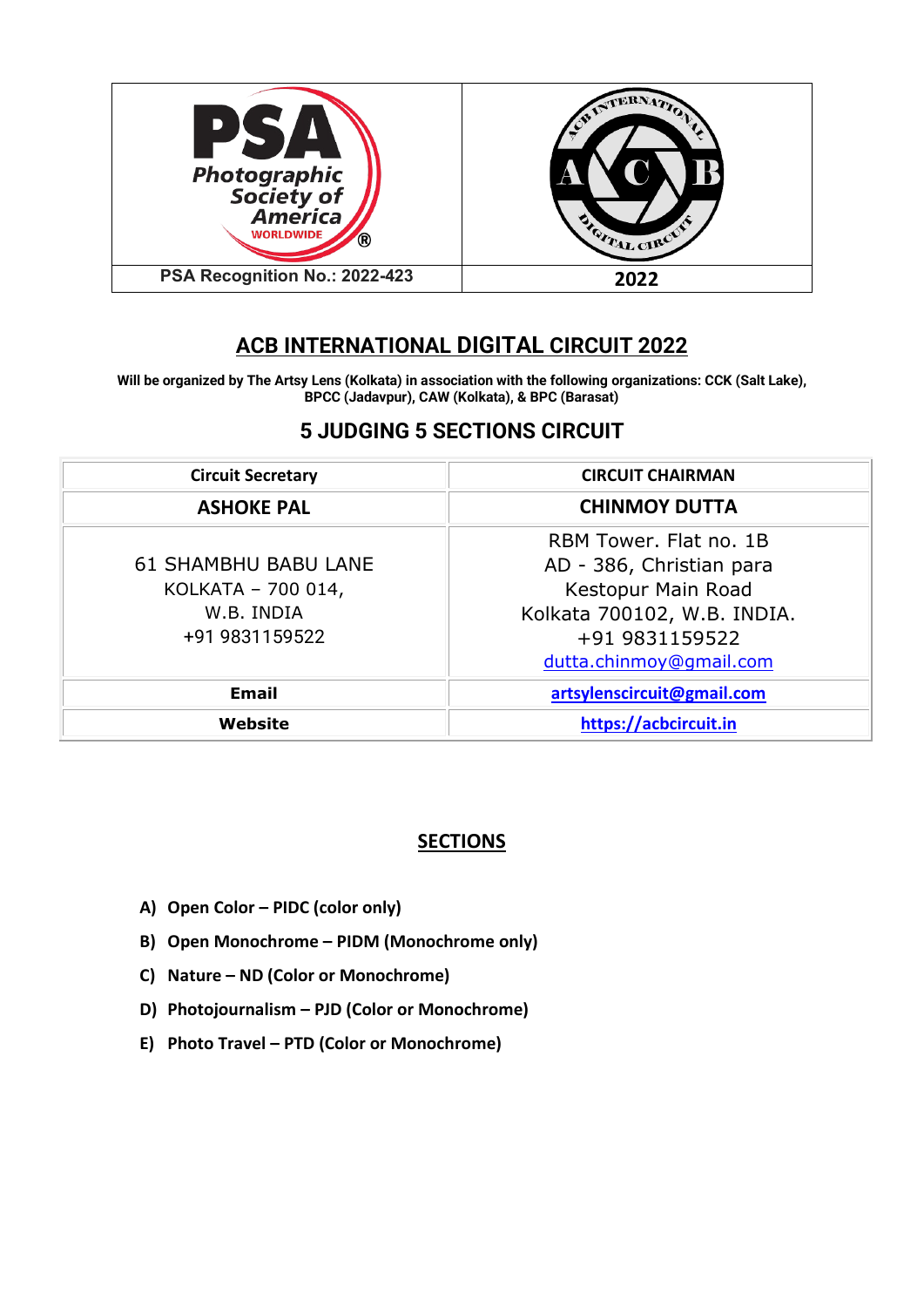# **ENTRY FEES**

| <b>Sections</b>                 | USD               | <b>INR</b>       |
|---------------------------------|-------------------|------------------|
| <b>One Section:</b>             | <b>\$25 (USD)</b> | INR 1750/-       |
| <b>Each additional Section:</b> | \$10 (USD)        | <b>INR 700/-</b> |

| <b>Group discounts</b>                                                                                                                                                         | 35% discount for more than 10 entrants |  |  |
|--------------------------------------------------------------------------------------------------------------------------------------------------------------------------------|----------------------------------------|--|--|
| No other discounts will be entertained by the Circuit<br>No undue discounts will be provided to Indian entrants breaching geographical discrimination of<br>entry fees clause. |                                        |  |  |
| <b>ENTRY FEE FOR FOREIGN ENTRANTS: ENTRY FEES HAVE TO BE SENT ONLINE THROUGH THE</b>                                                                                           |                                        |  |  |
| artsylenscircuit@gmail.com<br><b>PAYPAL - ID</b>                                                                                                                               |                                        |  |  |
| <b>BANK DETAILS FOR INDIAN ENTRANT</b>                                                                                                                                         |                                        |  |  |
| <b>MODE OF PAYMENT</b>                                                                                                                                                         | <b>NEFT/RTGS</b>                       |  |  |
| <b>NAME OF THE BANK</b><br><b>PUNJAB NATIONAL BANK</b>                                                                                                                         |                                        |  |  |
| <b>ACCOUNT HOLDER NAME</b>                                                                                                                                                     | <b>CHINMOY DUTTA</b>                   |  |  |
| 0956000100069950 (Savings A/C)<br><b>ACCOUNT NO</b>                                                                                                                            |                                        |  |  |
| <b>IFSC CODE</b><br><b>PUNB0095600</b>                                                                                                                                         |                                        |  |  |
| <b>BRANCH NAME</b><br><b>MANICKTALA</b>                                                                                                                                        |                                        |  |  |

# **EXHIBITION CALENDAR**

| <b>SCHEDULE</b>                  | <b>DATE</b>                                        |  |
|----------------------------------|----------------------------------------------------|--|
| <b>CLOSING DATE</b>              | $25th$ July, 2022                                  |  |
| ALL JUDGING COMPLETED BY         | $ 07^{\text{th}}$ to 13 <sup>th</sup> August, 2022 |  |
| <b>NOTIFICATIONS SENT BY</b>     | $27th$ August, 2022                                |  |
| <b>EDAS REPORTS SUBMITTED BY</b> | 12 <sup>th</sup> September, 2022                   |  |
| <b>AWARDS MAILED BY</b>          | 24 <sup>th</sup> October, 2022                     |  |
| ON-LINE GALLERY POSTED BY        | 12 <sup>th</sup> October, 2022                     |  |
| <b>CATALOGS POSTED BY</b>        | 12 <sup>th</sup> October, 2022                     |  |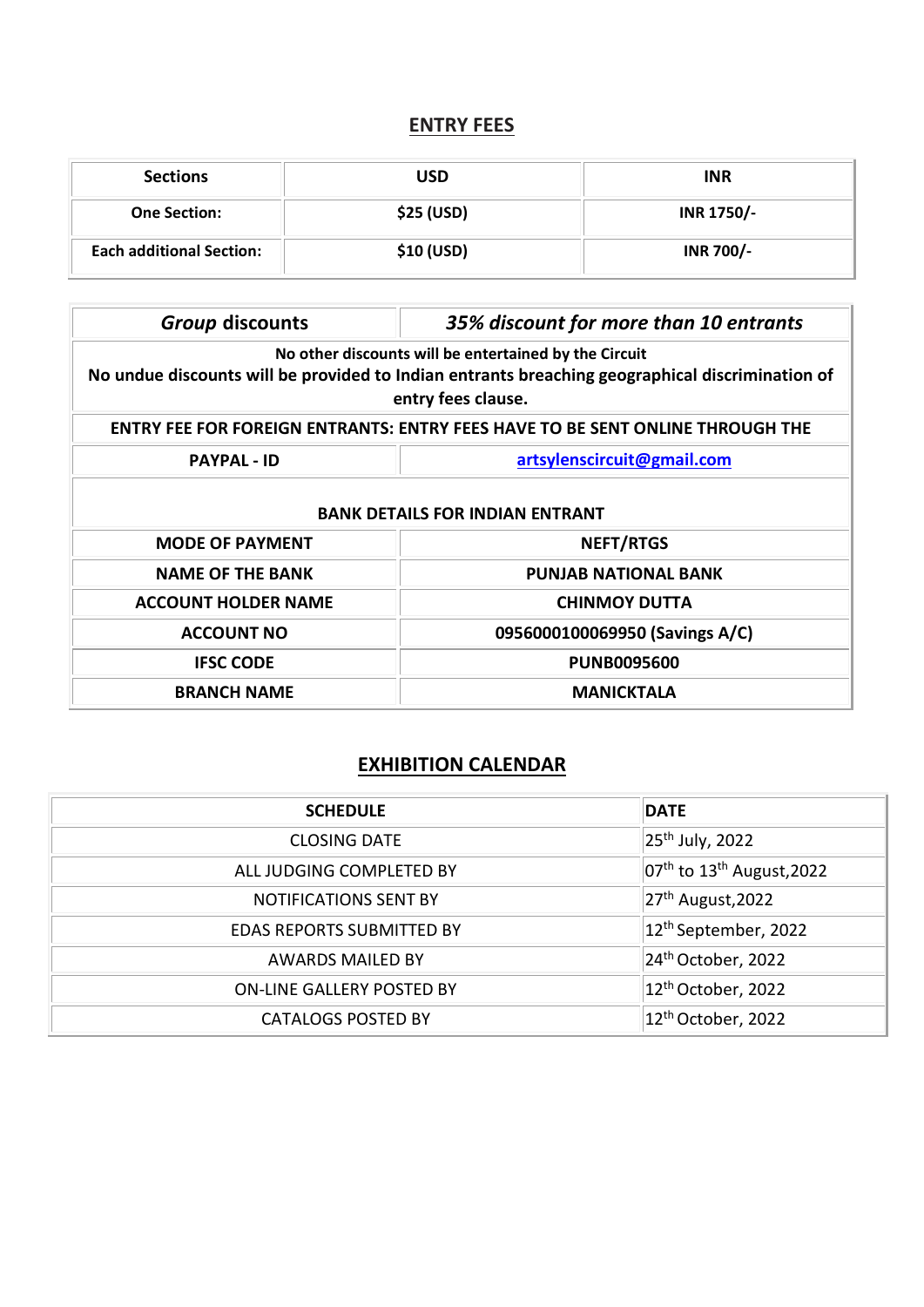# **PLEASE FIND BELOW THE JUDGING PANEL**

| <b>Club Name</b> | <b>Name</b>                                                    | Country      | <b>Judging Sections</b> |
|------------------|----------------------------------------------------------------|--------------|-------------------------|
| <b>TAL</b>       | SAIBAL MONDAL - MPSA, EFIAP, FFIP                              | <b>INDIA</b> | <b>ALL SECTIONS</b>     |
| <b>TAL</b>       | DR. DEBDAS BHUNIA- EFIAP                                       | <b>INDIA</b> | <b>ALL SECTIONS</b>     |
| <b>TAL</b>       | SUDIP ROY CHOWDHURY - EFIAP, Hon. FICS, FFIP, GPA.PESGSPC      | <b>INDIA</b> | <b>ALL SECTIONS</b>     |
| <b>CCK</b>       | BASUDEB CHAKRABORTY - MPSA, EFIAP, FFIP, EFIP Gold<br>(Nature) | <b>INDIA</b> | <b>ALL SECTIONS</b>     |
| <b>CCK</b>       | TAPAS KUMAR PAUL - MPSA, EFIAP, EFIP, GPU CR 2, BPICS,         | <b>INDIA</b> | <b>ALL SECTIONS</b>     |
| <b>CCK</b>       | PARTHA SARATHI SARKAR - EFIAP                                  | <b>INDIA</b> | <b>ALL SECTIONS</b>     |
| <b>BPCC</b>      | SUBRATA BYSACK - GMPSA/P, EFIAP/P, GAIUP, GPU CR5, FFIP        | <b>INDIA</b> | <b>ALL SECTIONS</b>     |
| <b>BPCC</b>      | PINKU DEY - EFIAP/b, MFIP, Hon FICS, ESoF, Hon FTPAS           | <b>INDIA</b> | <b>ALL SECTIONS</b>     |
| <b>BPCC</b>      | PABITRA SEN SARMA - EFIAP/b, EFIP                              | <b>INDIA</b> | <b>ALL SECTIONS</b>     |
| <b>CAW</b>       | PIYALI MITRA - GMPSA, EFIAP/S, EFIP/G                          | <b>INDIA</b> | <b>ALL SECTIONS</b>     |
| <b>CAW</b>       | SWAPAN MUKHERJEE - EFIAP, Hon. MFIP(Nature), FFIP              |              | <b>ALL SECTIONS</b>     |
| <b>CAW</b>       | UDAYAN SANKAR PAL - EFIAP, PPSA, Hon AvTvISO                   | <b>INDIA</b> | <b>ALL SECTIONS</b>     |
| <b>BPC</b>       | PINKI GHOSH GUHA - MPSA, EFIAP, FFIP, Hon PESGSPC              | <b>INDIA</b> | <b>ALL SECTIONS</b>     |
| <b>BPC</b>       | TUHIN KANTI DAS -MPSA, EFIAP, FFIP, FSOP, AICS, AISF           | <b>INDIA</b> | <b>ALL SECTIONS</b>     |
| <b>BPC</b>       | KOSHAL BASU - EFIAP, EPSA, FFIP, FIP/g                         | <b>INDIA</b> | <b>ALL SECTIONS</b>     |

| ACB CIRCUIT 2022 AWARD LIST                                      |                          |                          |                          |                          |
|------------------------------------------------------------------|--------------------------|--------------------------|--------------------------|--------------------------|
| <b>PIDM</b>                                                      | <b>PIDC</b>              | ND.                      | <b>PTD</b>               | <b>PJD</b>               |
| <b>PSA GOLD</b>                                                  | <b>PSA GOLD</b>          | <b>PSA GOLD</b>          | <b>PSA GOLD</b>          | <b>PSA GOLD</b>          |
| <b>ACB GOLD</b>                                                  | <b>ACB GOLD</b>          | <b>ACB GOLD</b>          | <b>ACB GOLD</b>          | <b>ACB GOLD</b>          |
| <b>ACB GOLD</b>                                                  | <b>ACB GOLD</b>          | <b>ACB GOLD</b>          | <b>ACB GOLD</b>          | <b>ACB GOLD</b>          |
| <b>ACB MERIT - 3</b>                                             | <b>ACB MERIT - 3</b>     | <b>ACB MERIT - 3</b>     | <b>ACB MERIT - 3</b>     | <b>ACB MERIT - 3</b>     |
| (E - CERTIFICATE) * PDF                                          | (E - CERTIFICATE) * PDF  | (E - CERTIFICATE) * PDF  | (E - CERTIFICATE) * PDF  | (E - CERTIFICATE) * PDF  |
| <b>JUDGES CHOICE - 3</b>                                         | <b>JUDGES CHOICE - 3</b> | <b>JUDGES CHOICE - 3</b> | <b>JUDGES CHOICE - 3</b> | <b>JUDGES CHOICE - 3</b> |
| (E - CERTIFICATE) * PDF                                          | (E - CERTIFICATE) * PDF  | (E - CERTIFICATE) * PDF  | (E - CERTIFICATE) * PDF  | (E - CERTIFICATE) * PDF  |
| <b>OVERALL BEST ENTRANT</b>                                      |                          |                          |                          |                          |
| <b>BEST INDIAN ENTRANT</b>                                       |                          |                          |                          |                          |
| AWARD & ACCEPTANCEE E - CERTIFICATE FOR ALL AWARDED PHOTOGRAPHS* |                          |                          |                          |                          |
| * E - CERTIFICATE WILL BE SENT TO ENTRANTS VIA EMAIL ONLY        |                          |                          |                          |                          |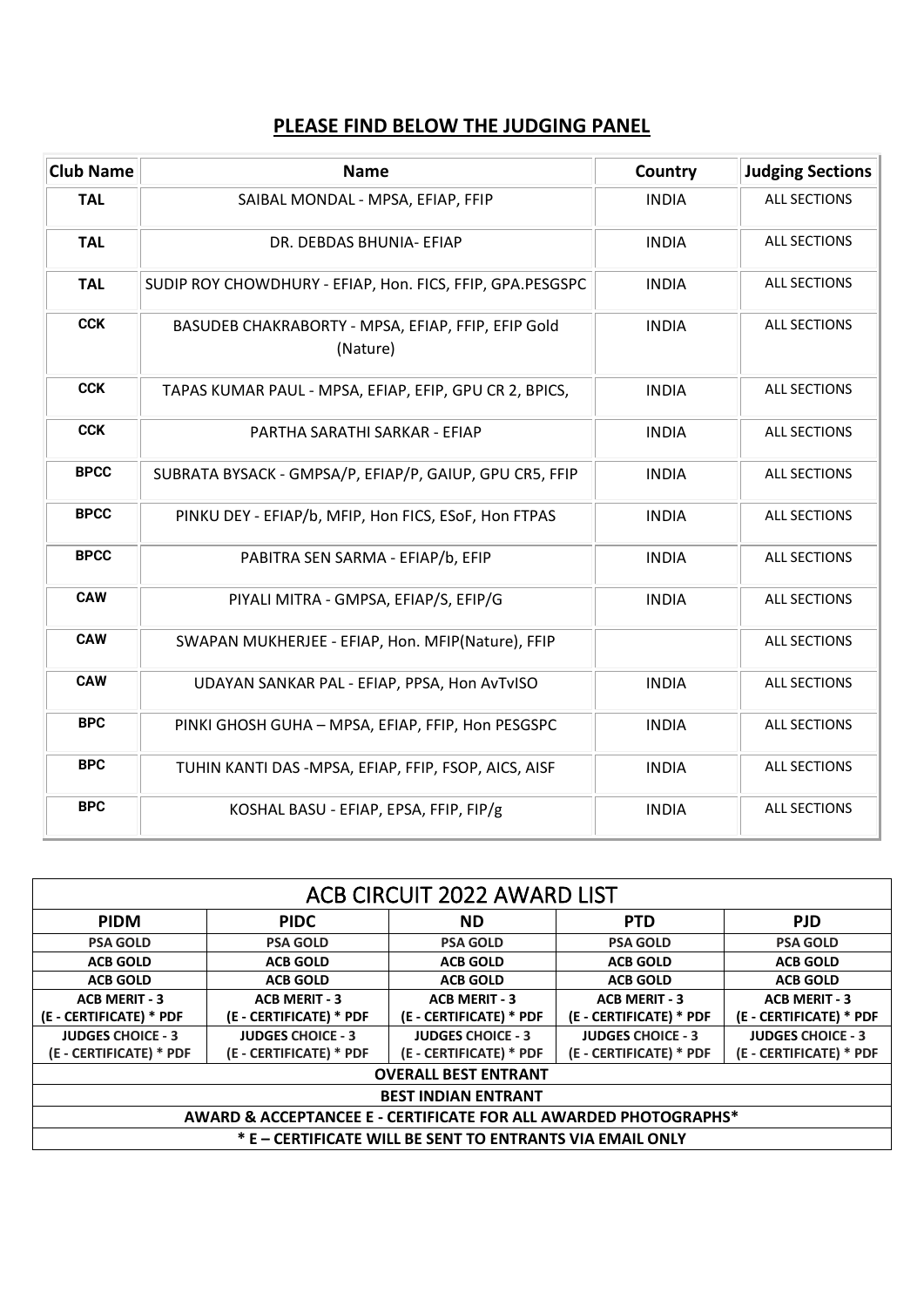# **CATALOG:**

PDF downloadable from web site by exhibitors.

# **RESULT:**

Result publishes on the website followed by an Email Notification. Scorecards can also be downloaded from our website.

# **GENERAL CONDITIONS**

**IMAGE AND ENTRY REQUIREMENTS** This exhibition is open to anyone; however, an entry may be rejected when the Sponsor or the Exhibition Organizers, in their reasonable discretion, believes the entry does not conform to exhibition rules and these Conditions of Entry. Membership in any photographic organization is not required.

**Sanctions**: Entries will not be accepted from any entrant who is currently sanctioned by PSA. Entry fees are not refundable in these circumstances

## **PSA Star Ratings**

To receive proper Star ratings credit from PSA, entrants must provide their names and country exactly the same in each exhibition. Aliases are not permitted. Please contact PSA in the event of name changes or relocating to another country. Using one's name differently in different exhibition exposes the entrant to the risk that many of their acceptances may not be recognized by PSA Star Ratings.

## **Image Creation**

Entries must originate as photographs (image-captures of objects via light sensitivity) made by the entrant on photographic emulsion or acquired digitally.

## **Certification**:

By virtue of submitting an image, the entrant certifies the work as his or her own. Images may not incorporate elements produced by anyone else (for example: clip art, images or art by others downloaded from the Internet). Aliases are not allowed.

## **Reproduction**

The entrant permits the sponsors to reproduce all or part of the entered material free of charge for publication and/or display in media related to the exhibition. This may include low resolution posting on a website. Note: Entrants who indicate that their images may not be reproduced or used "will not be eligible for awards" or inclusion in audio-visuals of the exhibition "and could be subject to disqualification" by the exhibition sponsors. The exhibition assumes no liability of any misuse of copyright

**Alteration and Computer Generation** Subject to Divisional restrictions (particularly Nature, Photo Travel, and Photojournalism) images may be altered, either electronically or otherwise, by the maker; adjustments to enhance images or creatively modify images are allowed providing the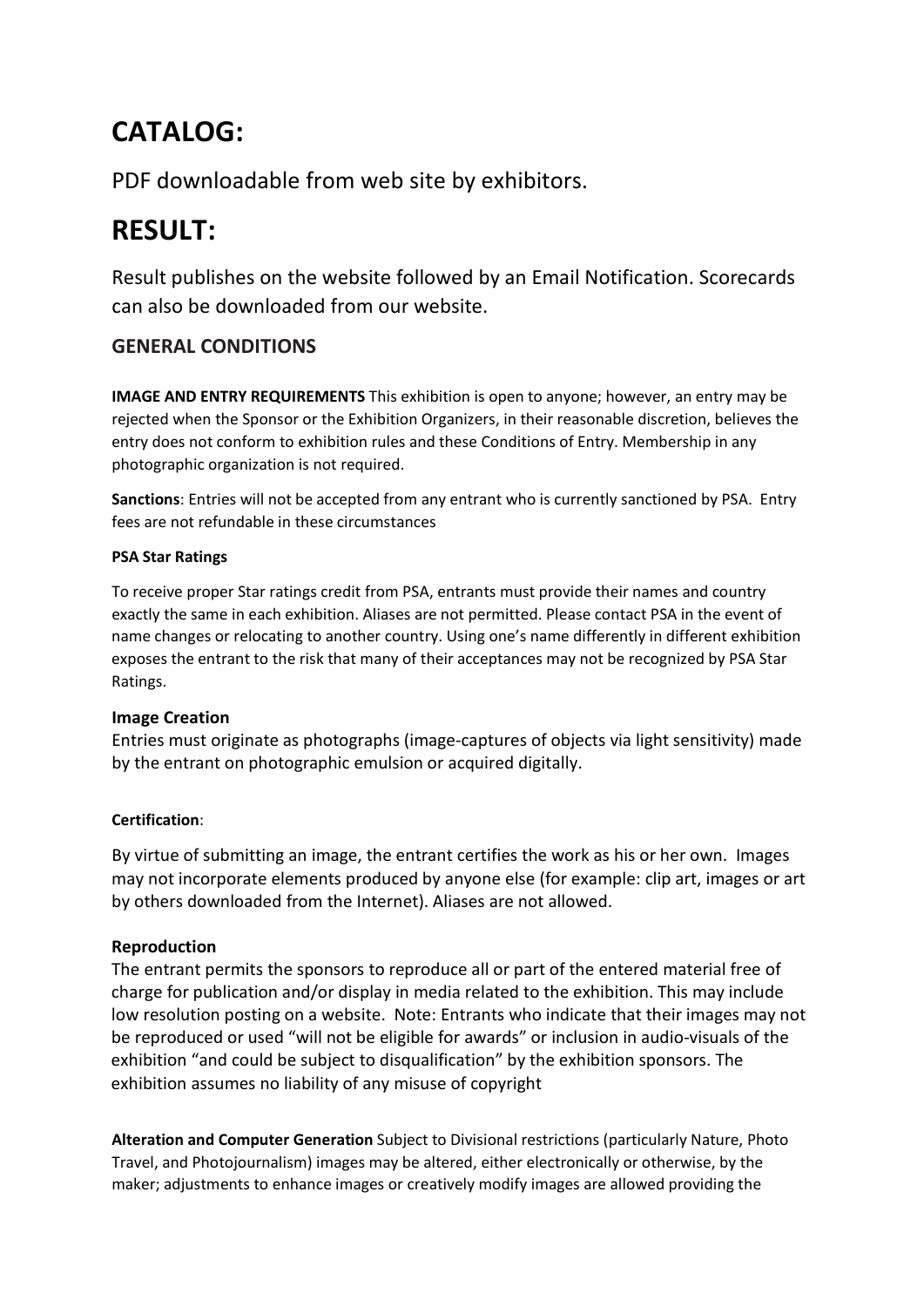underlying photograph is retained in a way that is obvious to the viewer. Images may not be constructed entirely with a computer, and must be the sole work of the author

**Re-use of accepted images**: Any image that has been accepted in this exhibition, past or present, may not be entered again in the same Division Star Ratings Class any future instances of this exhibition. It may, of course, be entered in any other PSA recognised exhibitions but **must always have the same title**. **Re-titling in another language is not allowed.**

**Entry**: An Entry consists of, up to and including, four (4) images entered by a single entrant into the same Section. An entrant may only enter a specific Section once.

#### **Titles**:

Each image must have a unique title **that is a description of the image**. That unique title must be used for entry of that image or of an identical Image into any and all PSA-Recognized exhibitions. Titles must be 35 characters or fewer. No titles may be visible to the judges, and nothing in the image may identify the maker. Titles may not include file extensions such as .jpg or .jpeg (or any other camera capture filenames such as IMG 471). Titles may not consist of personal identifiers possibly augmented by a number; or include words such as "untitled" or "no title". Titles may not consist solely of numbers unless those numbers are prominently contained within the image, such as a contestant number in a race.

#### **Color and Monochrome:**

Color and Monochrome images from the same capture that share substantial pictorial content in common will be considered the same image and must be given the same title.

#### **IMAGE SIZE:**

Photos must be submitted in JPEG file format following instructions at **[https://acbcircuit.in](https://acbcircuit.in/)** . Title of each image cannot exceed 35 characters. Titles do not need to be translated to English but must be given in English characters.

**Maximum Horizontal length is 1920 pix. Maximum Vertical length is 1080 pix. In 300 dpi. Compression 7-12, maximum 2Mb**

**Exhibition software shall not resize image. Oversized images must be rejected, and the entrant required to resubmit their entry with properly sized images.**

The Exhibition will be conducted in accordance with the rules of the PSA

An entrant's images will not be presented to the judges consecutively. An entrant's four images will be distributed throughout four rounds of judging in that section.

Distribution of images will be in the same round order as submitted by the entrant.

#### **JUDGING PROCEDURE:**

online/remote judging- "Judging is to take place remotely (online) by each jury member. Distribution of images shall be in the same round order as submitted by the entrant, but they shall not appear to the judges' consecutively. Remote judging will take place and all judges shall use their own Color calibrated equipment capable of displaying submitted images at 100% as per PSA Exhibition Standards 2022.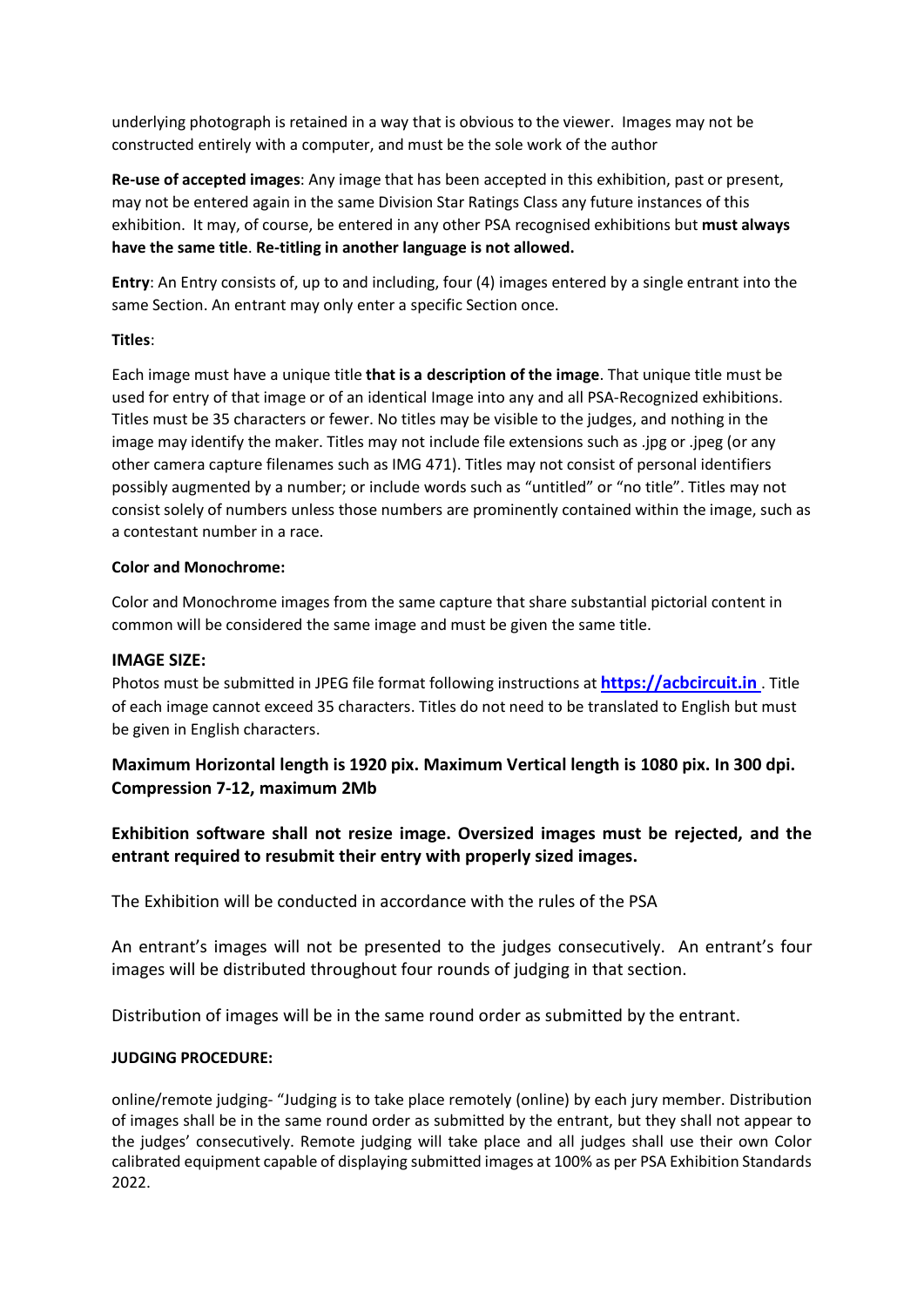The acceptance Target range for the circuit will be set within 29-35%

#### **DATA PROTECTION**

By entering this exhibition, you are explicitly consenting to the personal details you have supplied, including email addresses, being held, processed, and used by the exhibition organizers for purposes associated with this exhibition. You also explicitly consent to such information being sent to organizations that have accorded official recognition, patronage or accreditation to this exhibition. You acknowledge and accept that entering this exhibition means that the status and results of your entry may be made public.

#### **SUBJECT MATTER AND SECTION DEFINITIONS**

#### **Statement on Subject Matter applicable to all sections**

The fundamental rule that must be observed at all times and **applies to all sections** offered in exhibitions with FIAP patronage or PSA recognition is that **the welfare of living creatures is more important than any photograph**. This means that practices such as baiting of subjects with a living creature and removal of birds from nests, for the purpose of obtaining a photograph, are highly unethical, and such photographs are not allowed in any exhibition with FIAP patronage or PSA recognition. Under no circumstances may a living creature be placed in a situation where it will be killed, injured or stressed for the purpose of obtaining a photograph. This rule applies regardless of whether or not the creature being killed, injured or stressed is visible in the captured image.

There are also concerns about the use of aerial photography, drones, helicopters, low flying aircraft. These should not cause any interference with other individuals or animals which causes a disturbance in their normal activity or disrupt the way any individuals or animals interact with their environment.

Entry in this exhibition is conditional on accepting these policies. The content of images must comply with these General Conditions and with the Division and Section definitions listed in these conditions. Images that in the sole opinion of the judges or the Exhibition Organizers - do not comply, will be disqualified so the entrant may be aware of the problem when considering entry into other exhibitions with FIAP patronage/PSA recognition.

Further details on the PSA's drone policy may be found at [https://psa-photo.org/index.php?psa-policies#drone](https://psa-photo.org/index.php?psa-policies%23drone)

#### **PSA Monochrome Definition**

An image is considered to be Monochrome only if it gives the impression of having no color (i.e., contains only shades of grey which can include pure black and pure white) OR it gives the impression of being a greyscale image that has been toned in one color across the entire image. (For example, by Sepia, red, gold, etc.) A greyscale or multi-colored image modified or giving the impression of having been modified by partial toning, multi-toning or by the inclusion of spot coloring does not meet the definition of monochrome and shall be classified as a Color Work.

**Greyscale Monochrome** images may be entered for Nature, Photojournalism and Photo Travel but toned images are not permitted for these sections.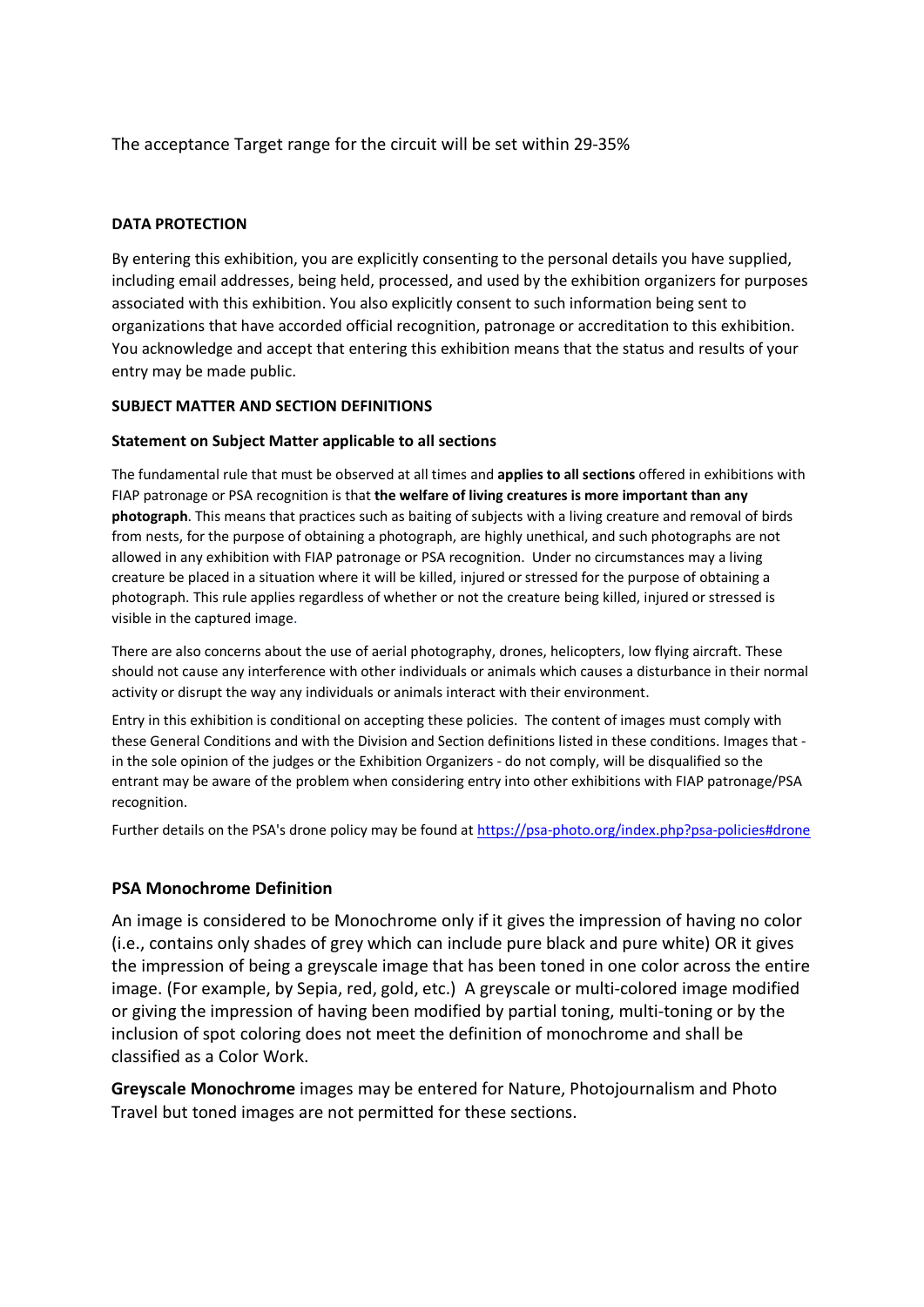#### **PSA/FIAP Nature Definition**

Nature photography records all branches of natural history except anthropology and archaeology. This includes all aspects of the physical world, both animate and inanimate, that have not been made or modified by humans.

Nature images must convey the truth of the scene that was photographed. A well-informed person should be able to identify the subject of the image and be satisfied that it has been presented honestly and that no unethical practices have been used to control the subject or capture the image. Images that directly or indirectly show any human activity that threatens the life or welfare of a living organism are not allowed.

The most important part of a Nature image is the nature story it tells. High technical standards are expected, and the image must look natural. Adding a vignette or blurring the background during processing is not allowed.

Objects created by humans, and evidence of human activity, are allowed in Nature images only when they are a necessary part of the Nature story.

Photographs of human-created hybrid plants, cultivated plants, feral animals, domesticated animals, human-created hybrid animals and mounted or preserved zoological specimens are not allowed.

Images taken with subjects under controlled conditions, such as zoos, are allowed.

Controlling live subjects by chilling, anaesthetic, or any other method of restricting natural movement for the purpose of a photograph is not allowed.

No modification that changes the truth of a Nature image is allowed. Images may be cropped but no other technique that removes, adds, or moves any part of the image is allowed.

Techniques that remove elements added by the camera, such as dust spots, digital noise and lens flare are allowed.

Complete conversion of colour images to greyscale monochrome is allowed. Partial conversion, toning and infrared captures or conversions are not allowed.

Images of the same subject that are combined in-camera or with software by focus stacking or exposure blending are allowed. Multiple images with overlapping fields of view that are taken consecutively and combined in-camera or with software (image stitching) are allowed.

*Attention is drawn to the PSA Statement on Subject Matter which applies to all sections*

#### **Borders**

For the purpose of this exhibition any border added to a Nature digital file must be a single border of white or grey, no greater than 3 -5 pixels in width.

#### **Photojournalism Definition**

Photojournalism entries are images with informative content and emotional impact, reflecting the human presence in our world. The journalistic (storytelling) value of the image should receive priority over pictorial quality. Images that misrepresent the truth, such as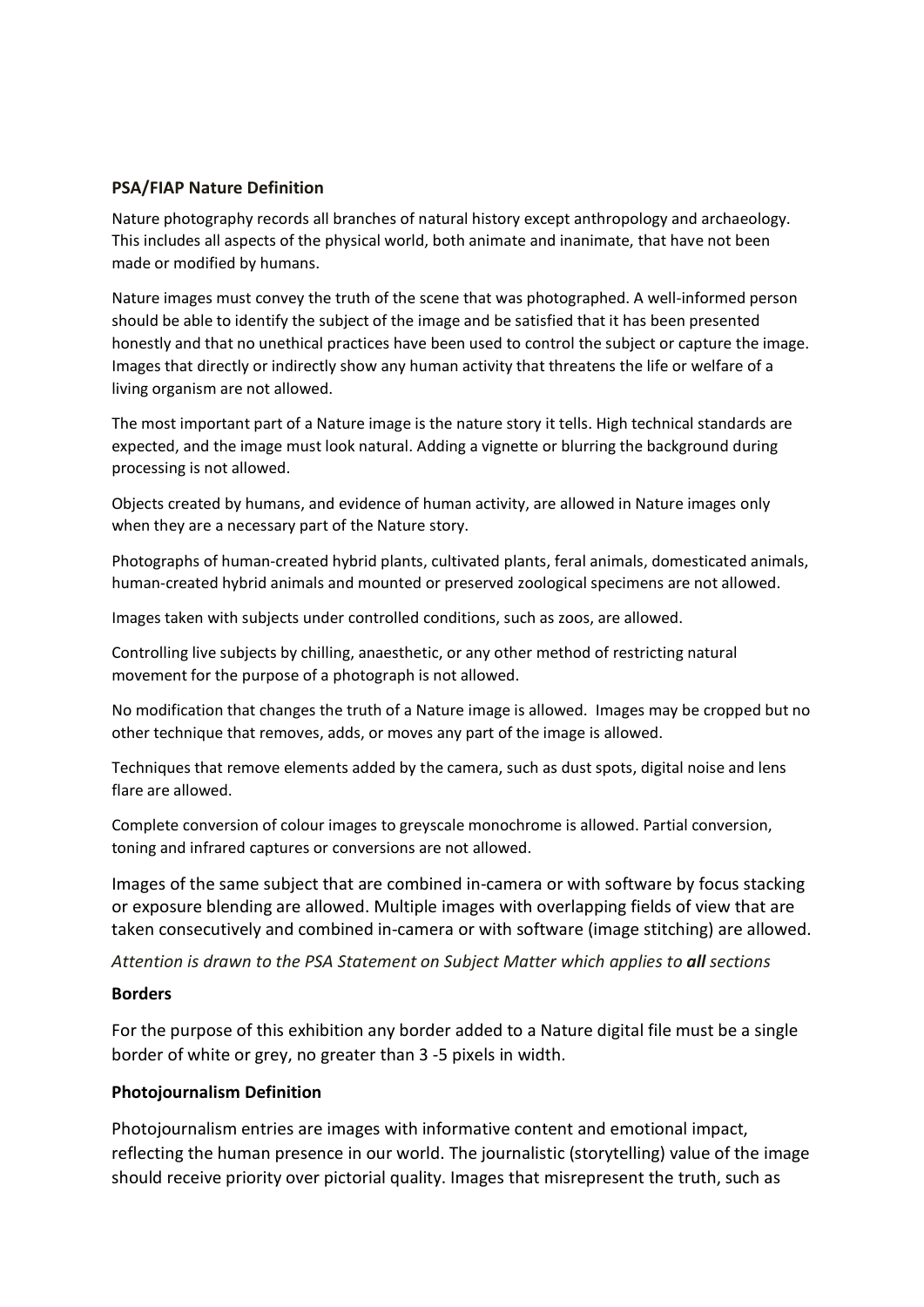those from events or activities arranged specifically for photography, or of subjects directed or hired for photography, are not eligible.

Techniques that add, relocate, replace, remove, or change any element in the original scene, except by cropping, are not permitted. The only allowable modifications are removal of dust, scratches or digital noise and restoration of the appearance of the existing scene, or complete conversion to full monochrome. Other derivations, including infrared, are not eligible.

## *Attention is drawn to the PSA Statement on Subject Matter which applies to all sections.*

For the purpose of this exhibition, toned images are not allowed in Photojournalism sections. Any monochrome image entered must be "greyscale monochrome".

## **Vignettes and Borders**

For the purpose of this exhibition, vignettes are not allowed in Photojournalism Digital images. Any border added must be a single border of white or grey, no greater than 3 -5 pixels in width.

## **PSA Photo Travel Definition**

A Photo Travel image expresses the characteristic features or culture of a land as they are found naturally. There are no geographical limitations. Images from events or activities arranged specifically for photography, or of subjects directed or hired for photography are not permitted**.** Close up pictures of people or objects must include features that provide information about the location.

Techniques that add, relocate, replace or remove any element of the original image, except by cropping, are not permitted. The only allowable adjustments are removal of dust or digital noise, restoration of the appearance of the original scene, and complete conversion to greyscale monochrome. Other derivations, including infrared, are not permitted. All images must look natural.

*Attention is drawn to the PSA Statement on Subject Matter which applies to all sections* **Vignettes and Borders**

For the purpose of this exhibition vignettes are not allowed in Photo Travel Digital images. Any border added must be a single border of white or grey, no greater than 3 -5 pixels in width.

## **Breaches of Rules**

If, at any time, it is determined in the reasonable discretion of the exhibition organizer or the judges before, during, or after the judging of an exhibition that an entrant has submitted entries where one or more images may fail to comply with these Conditions of Entry, including the stated definitions, the exhibition organizers reserve the right to delete the entry from the exhibition and void any or all acceptances or awards in connection with the exhibition. Fees may be forfeited or refunded in these circumstances. The entrant acknowledges that the decision of the exhibition organizers or the judges is final

In order to ensure that images comply with the Conditions of Entry and definitions, the exhibition organizers may carry out reasonable measures to verify that: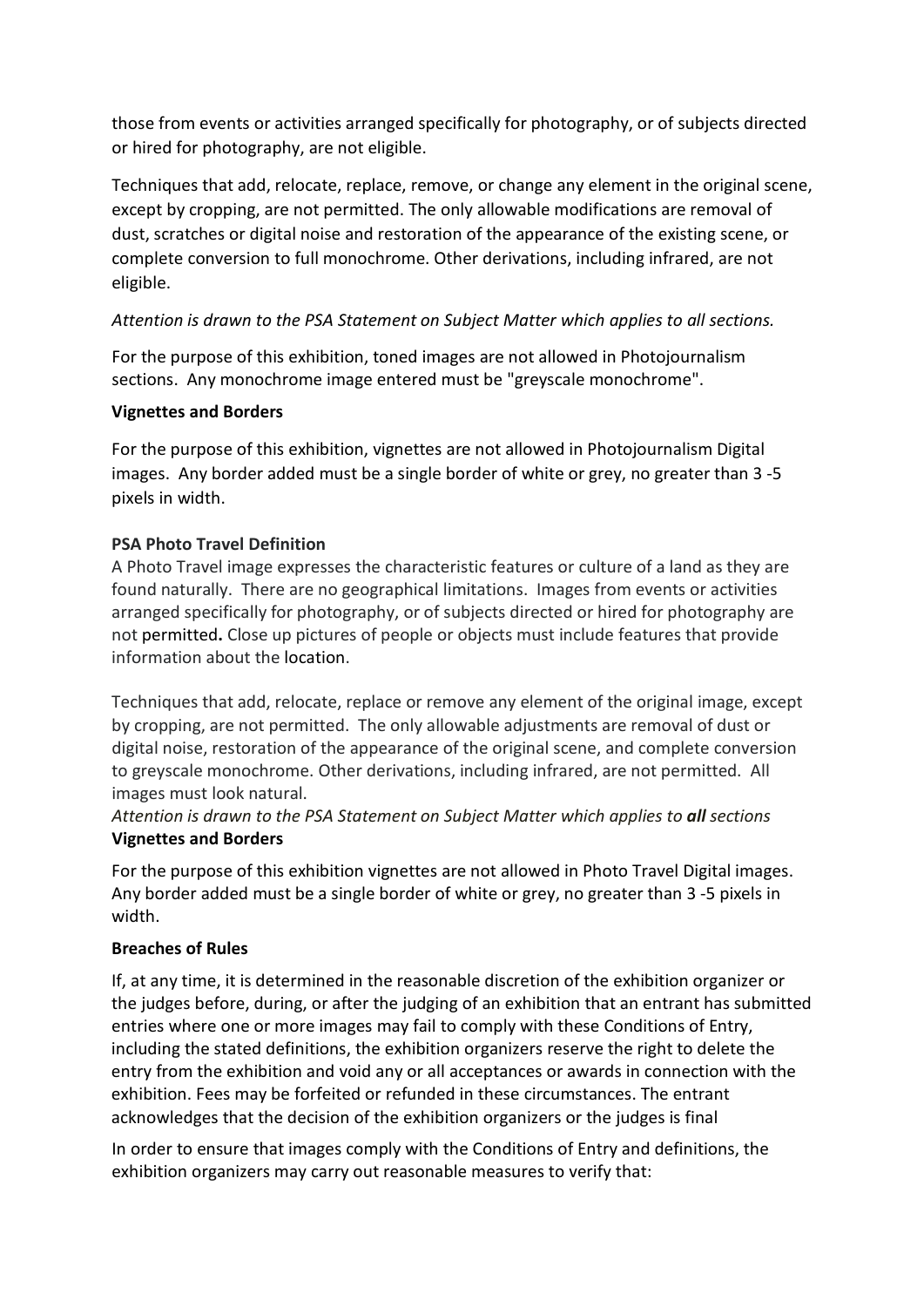a) the images are the original work of the entrant and

b) the images comply with the rules and definitions as set out in these Conditions of Entry

These steps include, but are not limited to, questioning any entrant, requiring the submission of RAW files or other digital files representing the original capture of the submitted image(s), confronting the entrant with evidence that one or more submitted images fails to comply with the Conditions of Entry (also known as Entry Rules), and offering the entrant a reasonable opportunity to provide counter evidence to refute the exhibition organizer's evidence by a set deadline. Such entries that are not cleared or are still questionable after the entrant has presented evidence may be considered in breach of these Conditions of Entry and declined. Such entries may be referred to PSA for further investigation of possible ethics violations

PSA retains the right to investigate in any way all complaints/suspicions of breaches of entry conditions, impose sanctions if deemed necessary, void the acceptances of any image found to violate the PSA rules, include the entrant's name on the list of sanctions provided to Exhibitions, and share such investigations with FIAP. Entrants automatically agree to these terms by the act of entering the Exhibition and agree to cooperate with any investigation.

If another party is submitting images on the entrant's behalf, the entrant will still be held responsible for adhering to these Conditions of Entry (Entry Rules) **and will be subject to sanction for any violations** to these Conditions of Entry and PSA's Statement of Ethics that may result. If another party is processing images for an entrant or submitting images on the entrant's behalf, the entrant will still be held responsible for adhering to all Conditions of Entry including the specific conditions in the relevant definitions.

**NOTICE**: When an entrant fills in the Entry Form to submit an entry the entrant will see a feature to affirm, he or she has read these Conditions of Entry when he or she fills out the entry form. If the entrant does not so affirm the entry will not be submitted

## **DISQUALIFICATION NORMS BY ORGANIZER**

- A) Barred entrants from PSA will not be allowed in this circuit.
- B) Monochrome images may not be entered in PID Color sections.
- C) Color images may not be entered in PID Monochrome sections.
- D) Images which do not adhere to section definition shall be liable to be disqualified.